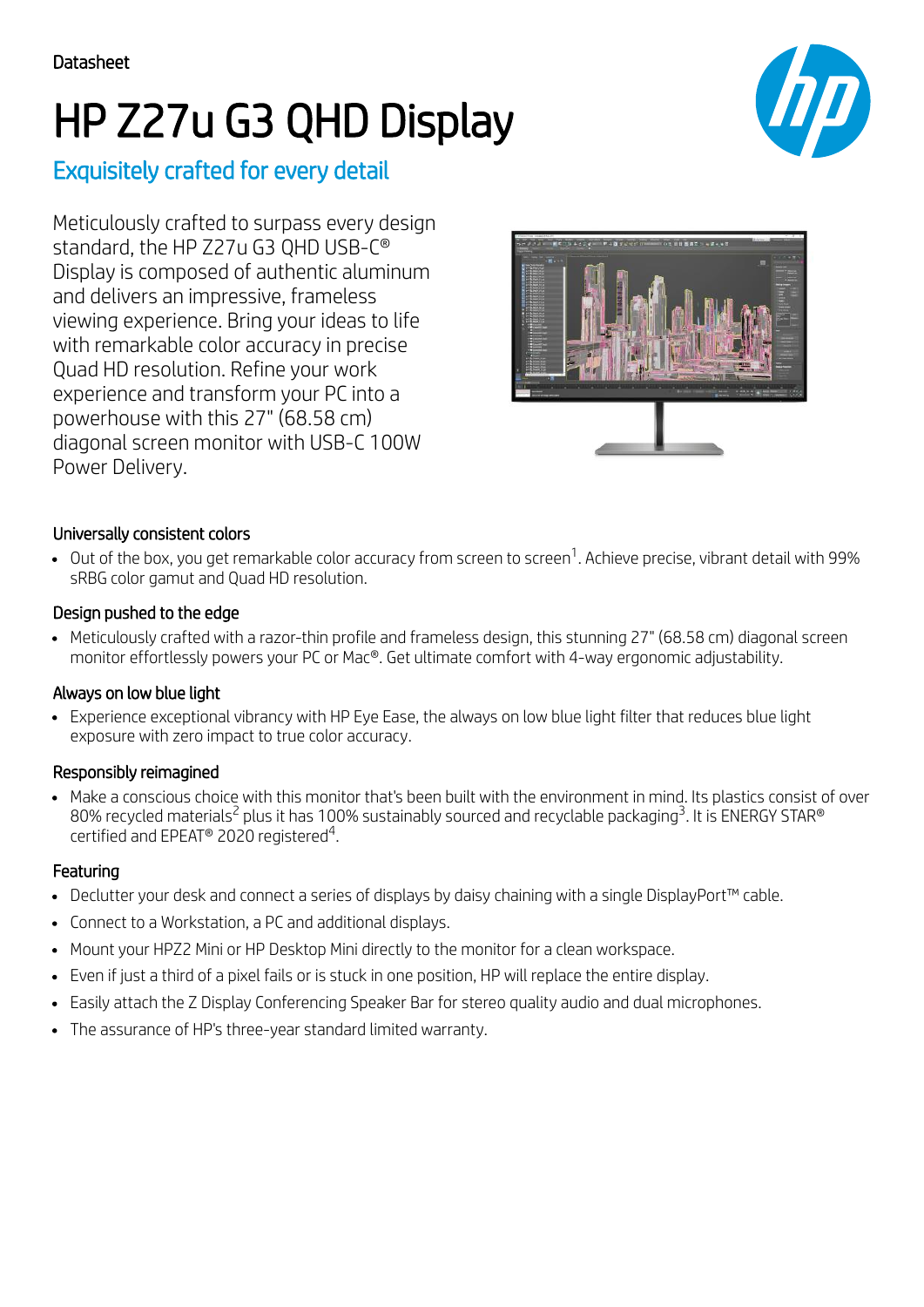# HP Z27u G3 QHD Display Specifications Table







| Display type                        | IPS <sup>1</sup>                                                                                                                                                                                                                               |
|-------------------------------------|------------------------------------------------------------------------------------------------------------------------------------------------------------------------------------------------------------------------------------------------|
| Panel Active Area                   | 23.49 x 13.22 in 59.67 x 33.57 cm                                                                                                                                                                                                              |
| <b>Brightness</b>                   | 350 nits                                                                                                                                                                                                                                       |
| Contrast ratio                      | 1000:1 <sup>1</sup>                                                                                                                                                                                                                            |
| Response Ratio                      | 5ms GtG (with overdrive)                                                                                                                                                                                                                       |
| Product colour                      | Turbo Silver                                                                                                                                                                                                                                   |
| Aspect ratio                        | 16:9 <sup>1</sup>                                                                                                                                                                                                                              |
| Native resolution                   | QHD (2560 x 1440) <sup>1</sup>                                                                                                                                                                                                                 |
| Resolutions supported               | 1280 x 1024; 1280 x 720; 1440 x 900; 1600 x 1200; 1600 x 900; 1680 x 1050; 1920 x 1080; 1920 x 1200; 2560 x 1440; 640 x 480;<br>800 × 600                                                                                                      |
| Display features                    | Language selection; On-screen controls; Pivot rotation; Anti-glare; Height adjustable                                                                                                                                                          |
| User controls                       | Exit; Information; Management; Power control; Input control; Menu control; Brightness+; Image; Color                                                                                                                                           |
| Input signal                        | 1 HDMI 2.0; 1 USB Type-C™ (DisplayPort™ 1.4, power delivery up to 100 W); 4 USB-A 3.2 Gen 1; 1 DisplayPort™ 1.4-in; 1 DisplayPort™<br>$1.4$ -out                                                                                               |
| Display size (diagonal)             | 27"                                                                                                                                                                                                                                            |
| Display size (diagonal, metric)     | 68.6 cm (27")                                                                                                                                                                                                                                  |
| Camera                              | No integrated camera                                                                                                                                                                                                                           |
| Environmental                       | Operating temperature: 5 to 35°C;<br>Operating humidity: 20 to 80% non-condensing;                                                                                                                                                             |
| Power                               | 100 - 240 VAC 50/60 Hz                                                                                                                                                                                                                         |
| Power consumption                   | 160 W (maximum), 39 W (typical), 0.5 W (standby)                                                                                                                                                                                               |
| Dimensions                          | 24.11 x 1.53 x 14.02 in 61.23 x 3.89 x 35.61 cm (Without stand.)                                                                                                                                                                               |
| Weight                              | 13.7 lb 6.2 kg (With stand.)                                                                                                                                                                                                                   |
| Physical security features          | Security lock-ready <sup>2</sup>                                                                                                                                                                                                               |
| Energy efficiency compliance        | ENERGY STAR® certified; EPEAT® registered                                                                                                                                                                                                      |
| Certification and compliance        | BIS; BSMI; CB; CCC; CE; CECP; CEL; cTUVus; EAC; ENERGY STAR®; ErP; FCC; GS Mark; ISO 9241-307; KC/KCC; NOM; PSB; SEPA; TCO Certified;<br>TCO Certified Edge; TUV-S; VCCI; WEEE; ISC; Low blue light; Ukraine Energy label; WW application; UAE |
| Sustainable impact specifications   | Arsenic-free display glass; Low halogen; Mercury-free display backlights; TCO Certified; TCO Certified Edge                                                                                                                                    |
| What's in the box                   | Monitor; Documentation; VESA Mount adapter; Cable manager; 1 USB Type-C® to Type-C cable; AC power cord; DisplayPort™ 1.4 cable                                                                                                                |
| Warranty                            | 3 year limited warranty including 3 year of parts and labour. Certain restrictions and exclusions apply.                                                                                                                                       |
| Pixels per inch (ppi)               | 109 ppi                                                                                                                                                                                                                                        |
| Panel bit depth                     | 8 bit (6 bit + FRC)                                                                                                                                                                                                                            |
| Vertical viewing angle              | 178°                                                                                                                                                                                                                                           |
| Horizontal viewing angle            | 178°                                                                                                                                                                                                                                           |
| Bezel                               | 4-sided micro-edge                                                                                                                                                                                                                             |
| Swivel                              | ±45°                                                                                                                                                                                                                                           |
| Tilt                                | $-5$ to $+20^{\circ}$                                                                                                                                                                                                                          |
| Pivot                               | ±90                                                                                                                                                                                                                                            |
| Height adjustment range             | 150 mm                                                                                                                                                                                                                                         |
| <b>VESA mounting</b>                | 100 mm x 100 mm (bracket included)                                                                                                                                                                                                             |
| Hardness                            | 3H                                                                                                                                                                                                                                             |
| Screen treatment                    | Anti-glare                                                                                                                                                                                                                                     |
| Touch-enabled                       | Not touch-enabled                                                                                                                                                                                                                              |
| Integrated privacy filter           | No                                                                                                                                                                                                                                             |
| Flicker-free                        | Yes                                                                                                                                                                                                                                            |
| Low blue light modes                | Yes, HP Eye Ease (TÜV Low Blue Light Hardware Solution certified)                                                                                                                                                                              |
| Display scan frequency (horizontal) | 30-80 KHz                                                                                                                                                                                                                                      |
| Display scan frequency (vertical)   | 50-60 Hz                                                                                                                                                                                                                                       |
| Pixel pitch                         | 0.233 mm                                                                                                                                                                                                                                       |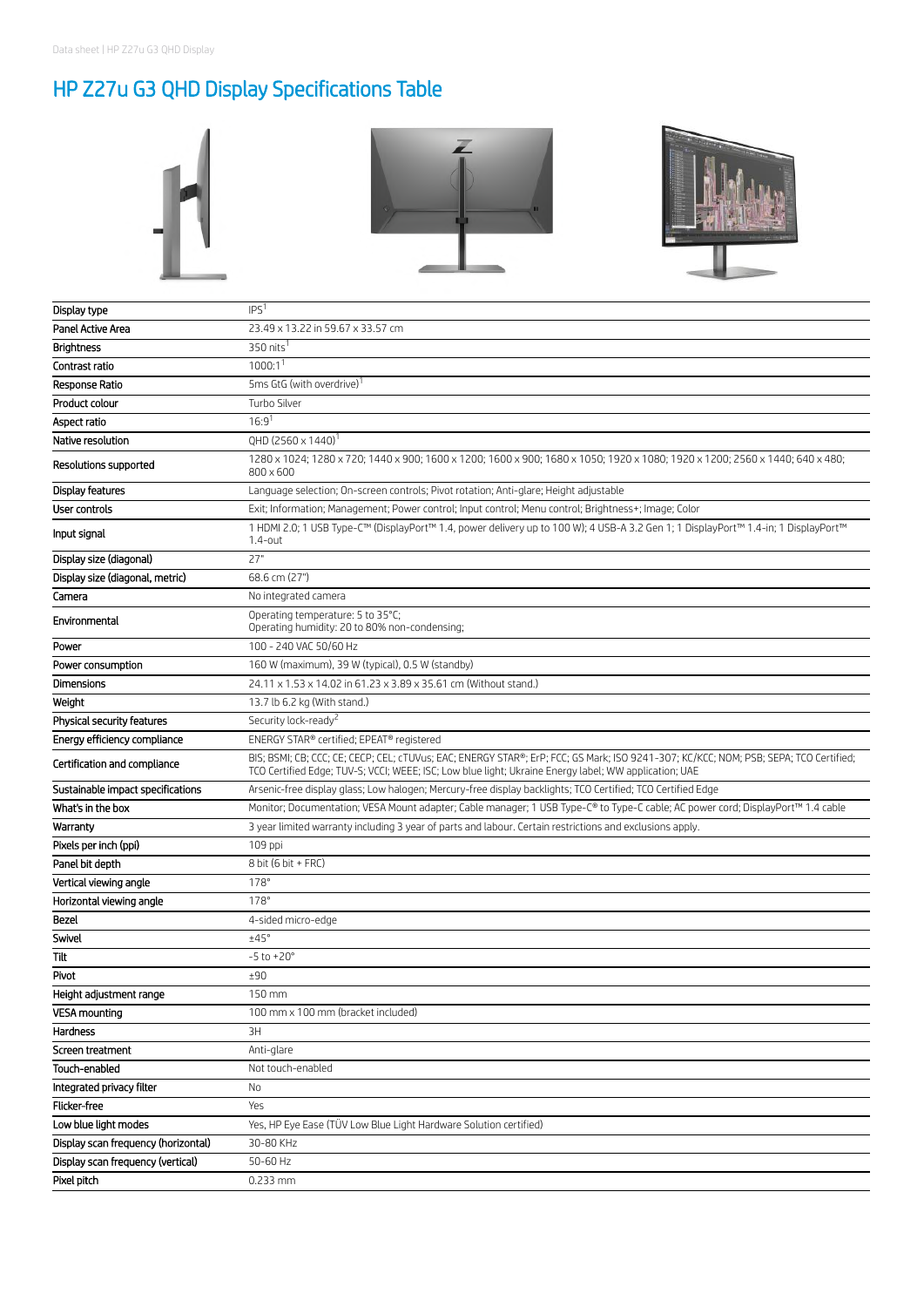# HP Z27u G3 QHD Display

Accessories and services (not included)

HP 3 year Next business day Onsite Standard Monitor Hardware Support